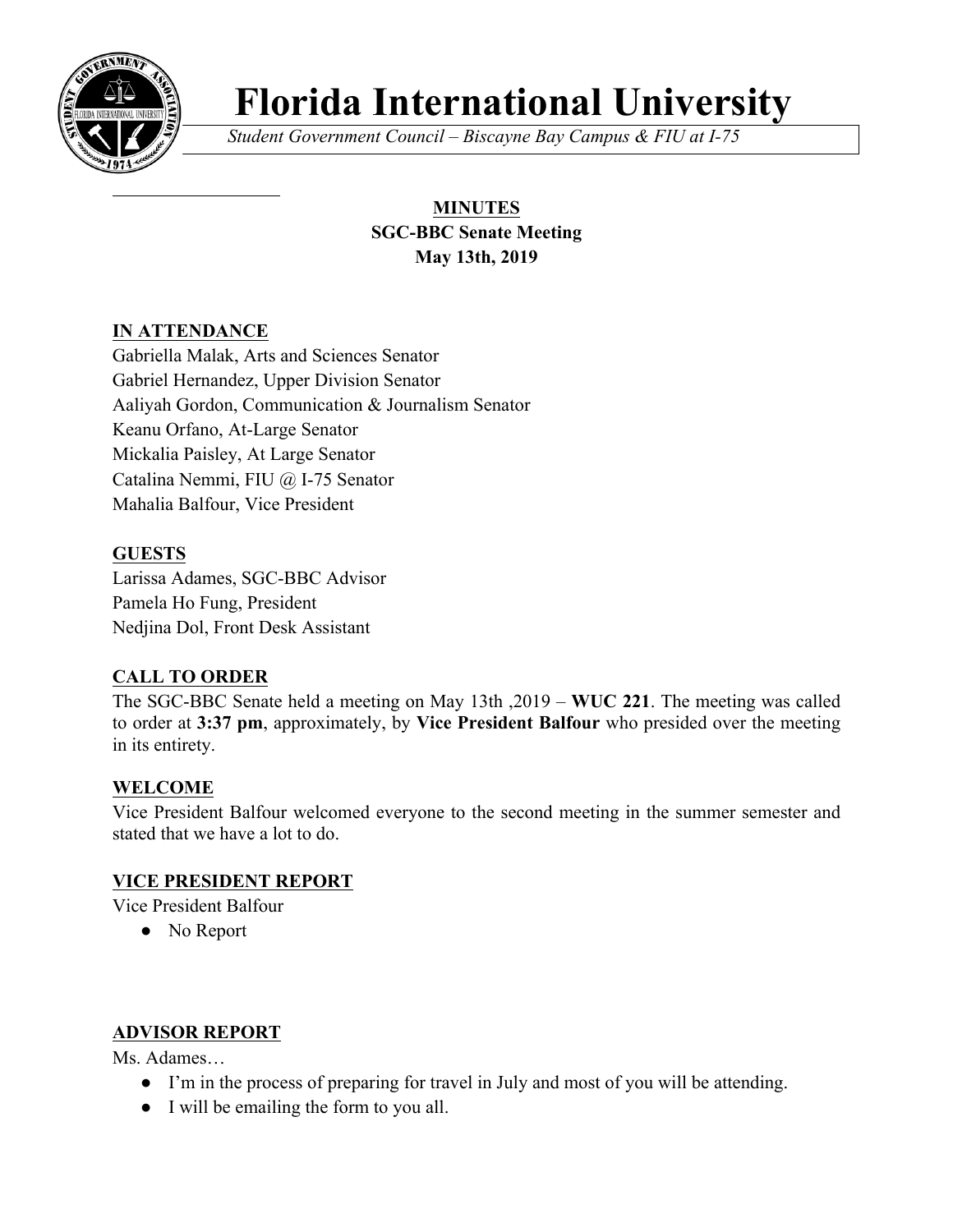● If you work on campus, let me know.

#### **OLD BUSINESS**

#### **A. Second Reading of Bill 2019.0005**

Read by President Ho Fung.

*Point of Personal Privilege - Senator Orfano - 3:42PM Point of Personal Privilege RETURN - Senator Orfano - 3:43PM*

Vice President Balfour asked for questions or concerns.

Senator Orfano moves to approve Bill 2019.0005. Senator Nemmi seconded.

ROLL CALL Senator Malak - Yea Senator Hernandez - Yea Senator Orfano - Yea Senator Paisley - Yea Senator Nemmi - Yea Senator Gordon - Yea

By an unanimous vote, Bill 2019.0005 was approved.

#### **NEW BUSINESS**

#### **A. WUC Survey**

Presentation and announcement By Fabio Zucatto from Wolfe Center University (WUC) for 5 minutes. Spoke about WUC, I Rock FIU Survey. The deadline is May 31st.

#### **B. Approval of the Minutes**

Senator Kailey moves to Approve Senate Meeting Minutes of 5/6/2019.

Senator Orfano seconded.

The Senate Meeting Minutes was approved unanimously.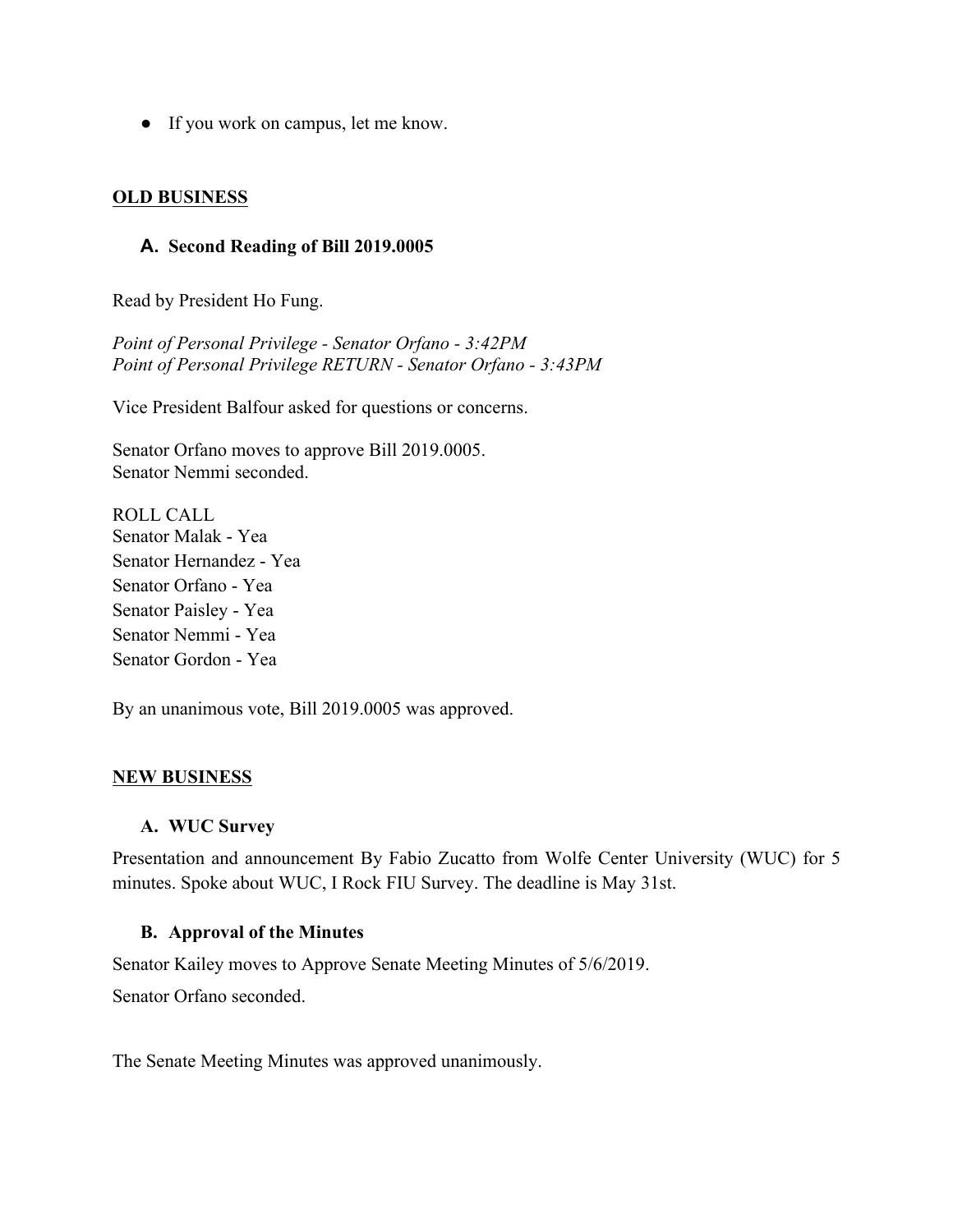#### **C. Approval of the 2019-2020 Cabinet Positions**

Read by President Ho Fung.

Vice President Balfour opened floor for discussion and questions.

Senator Nemmi moves to Approve 2019-2020 Cabinet Positions. Senator Malak seconded.

Motion Passes.

#### **D. Chief of Staff appointment**

Ms. Patricia Moreno was appointed for Chief of Staff position.

*Point of Personal Privilege - Senator Malak - 4:05PM*

Vice President Balfour asked Ms. Moreno to present herself.

*Point of Personal Privilege RETURN - Senator Malak - 4:07PM*

Ms. Moreno presented herself in front of the senate.

Vice President Balfour gave the senate 2 minutes for Q/A.

Senator Orfano moves to extend Q/A for 5 minutes. Senator Hernandez Seconded. Motion Passes.

Senator Paisley moves to extend Q/A for 5 minutes. Senator Orfano Secondeed. Motion Passes.

Senator Malak moves to extend Q/A for 10 minutes. Senator Gordon Seconded. Motion Passes.

Vice President closed Q/A.

Senator Orfano moves to recess for 4 minutes. Senator Seconded. Motion Passes.

#### **Meeting called back to order at 4:31PM**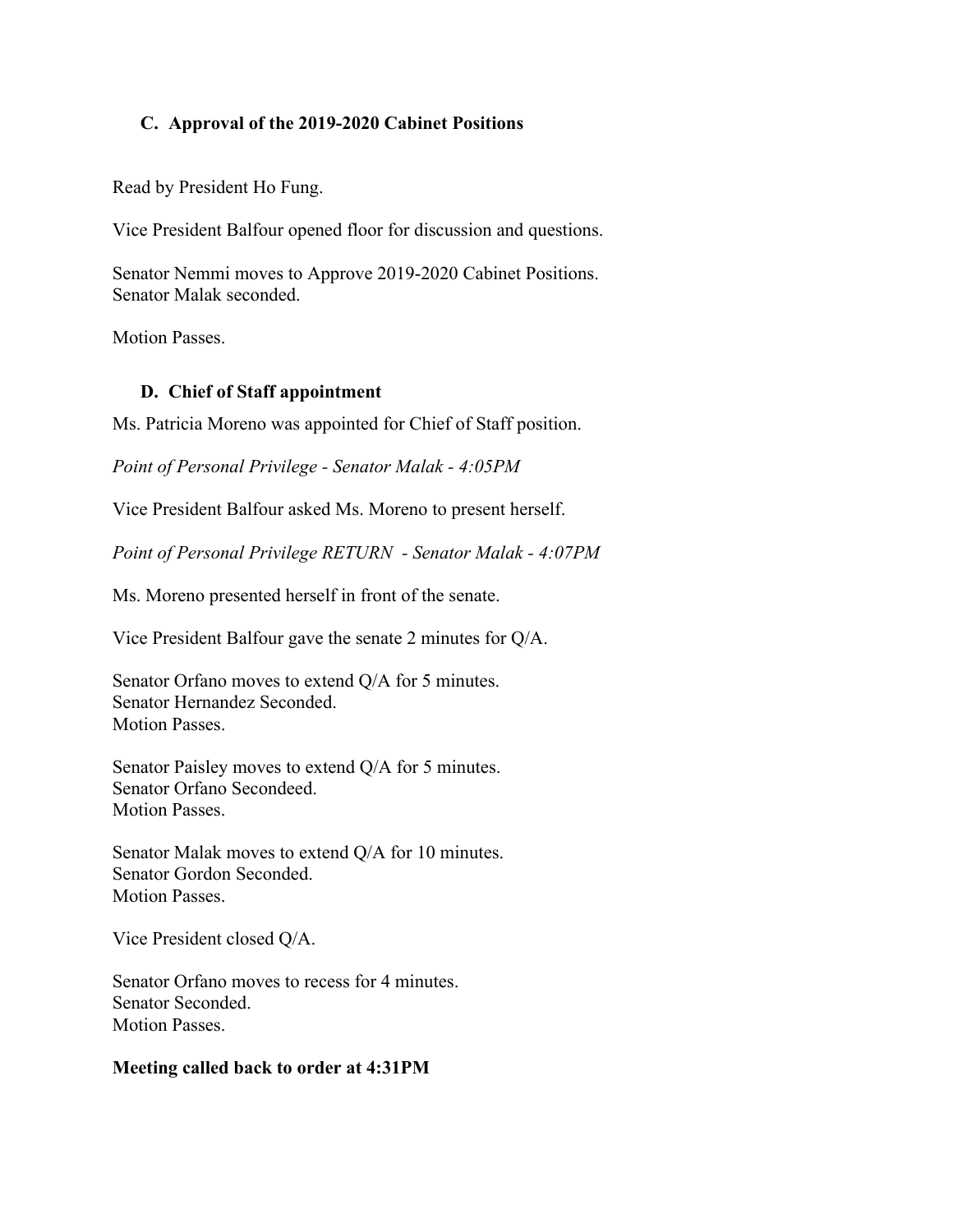Senator Orfano moves to approve Ms. Moreno as the new Chief of Staff. Senator Hernandez Seconded.

ROLL CALL Senator Malak - Yea Senator Hernandez - Yea Senator Orfano - Yea Senator Paisley - Yea Senator Nemmi - Yea Senator Gordon - Yea

By an unanimous vote, Ms. Moreno was approved as Chief of Staff.

#### **E. Nominations for Speaker**

Senator Orfano nominated Senator Malak for Speaker of the Senate. Senator Malak accepted.

Vice President Balfour asked Senator Malak to present herself. Senator Malak presented herself in front of the senate.

Vice President Balfour opened discussion for 2 minutes.

Senator Orfano moves to extend discussion for 10 minutes. Senator Gordon seconded. Motion Passes.

Senator Orfano moves to appoint Senator Malak as the Speaker of Senate. Senator Gordon seconded.

ROLL CALL Senator Malak - Yea Senator Hernandez - Yea Senator Orfano - Yea Senator Paisley - Yea Senator Nemmi - Yea Senator Gordon - Yea

By an unanimous vote, Senator Malak was elect as the Speaker of the Senate.

#### **F. Nominations for Speaker Pro**

Senator Paisley nominate Senator Hernandez. Senator Hernandez accepted.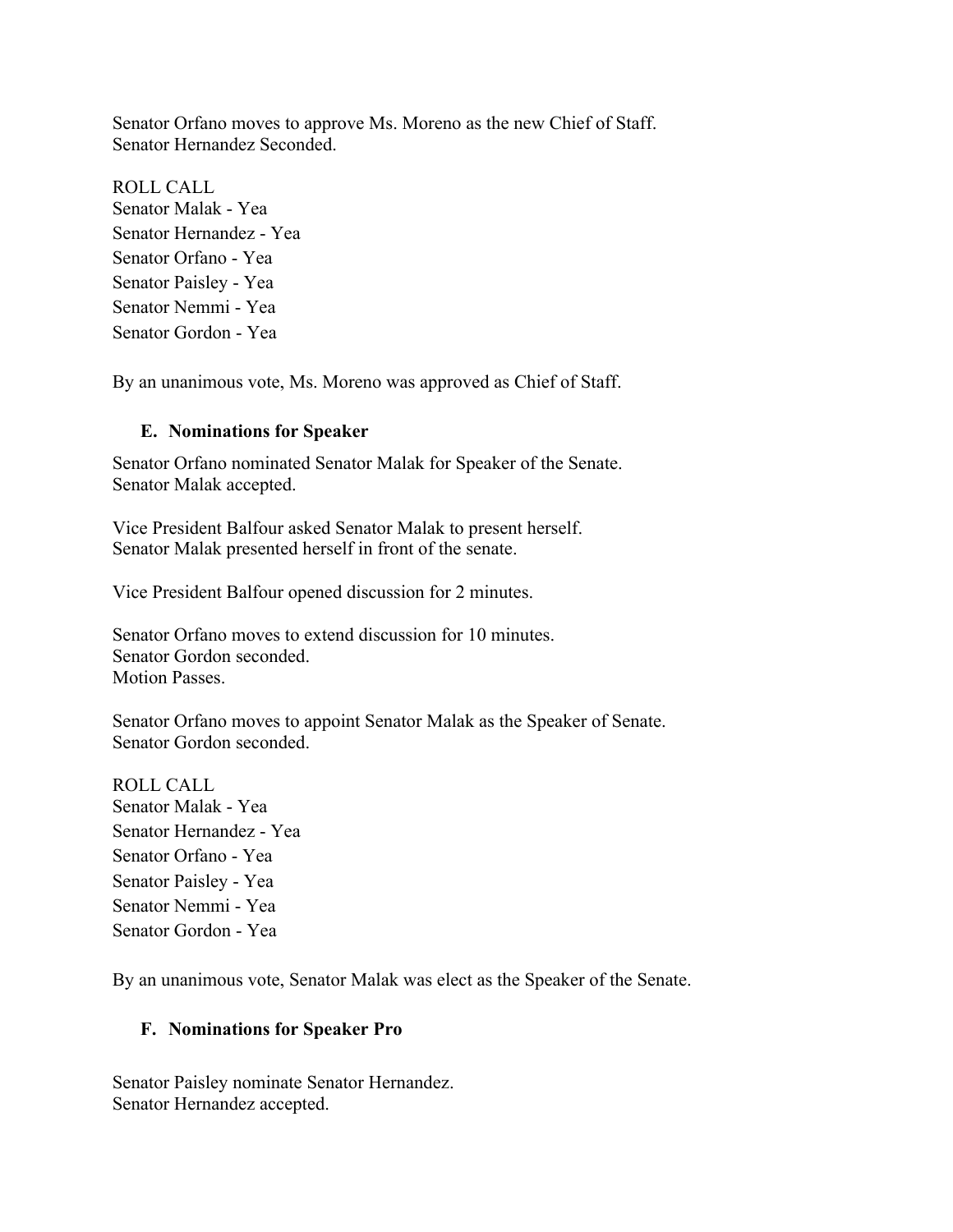Vice President Balfour asked Senator Hernandez to present himself. Senator Hernandez presented himself in front of the senate.

Speaker Malak moes to extend presentation for 5 minutes. Senator Gordon seconded. By a vote of 5-1, motion passes.

Vice President Balfour opened discussion for 2 minutes.

Senator Paisley moves to extend meeting for 15 minutes. Senator Nemmi seconded. Motion Passes.

Senator Orfano moves to ext discussion by 7 minutes. Senator Nemmi seconded. Motion passes.

Senator Orfano moves to appoint Senator Hernandez as Speaker Pro Tempore. Senator Nemmi seconded.

ROLL CALL Senator Malak - Yea Senator Hernandez - Yea Senator Orfano - Yea Senator Paisley - Yea Senator Nemmi - Yea Senator Gordon - Yea

By a unanimous vote, Senator Hernandez was appoint as Speaker Pro Tempore.

#### **DISCUSSION**

#### **A. Student Concerns**

N.A

#### **REPORTS**

#### **A. Senator's Report**

Senator Nemmi

• Starting to connect with people at I75.